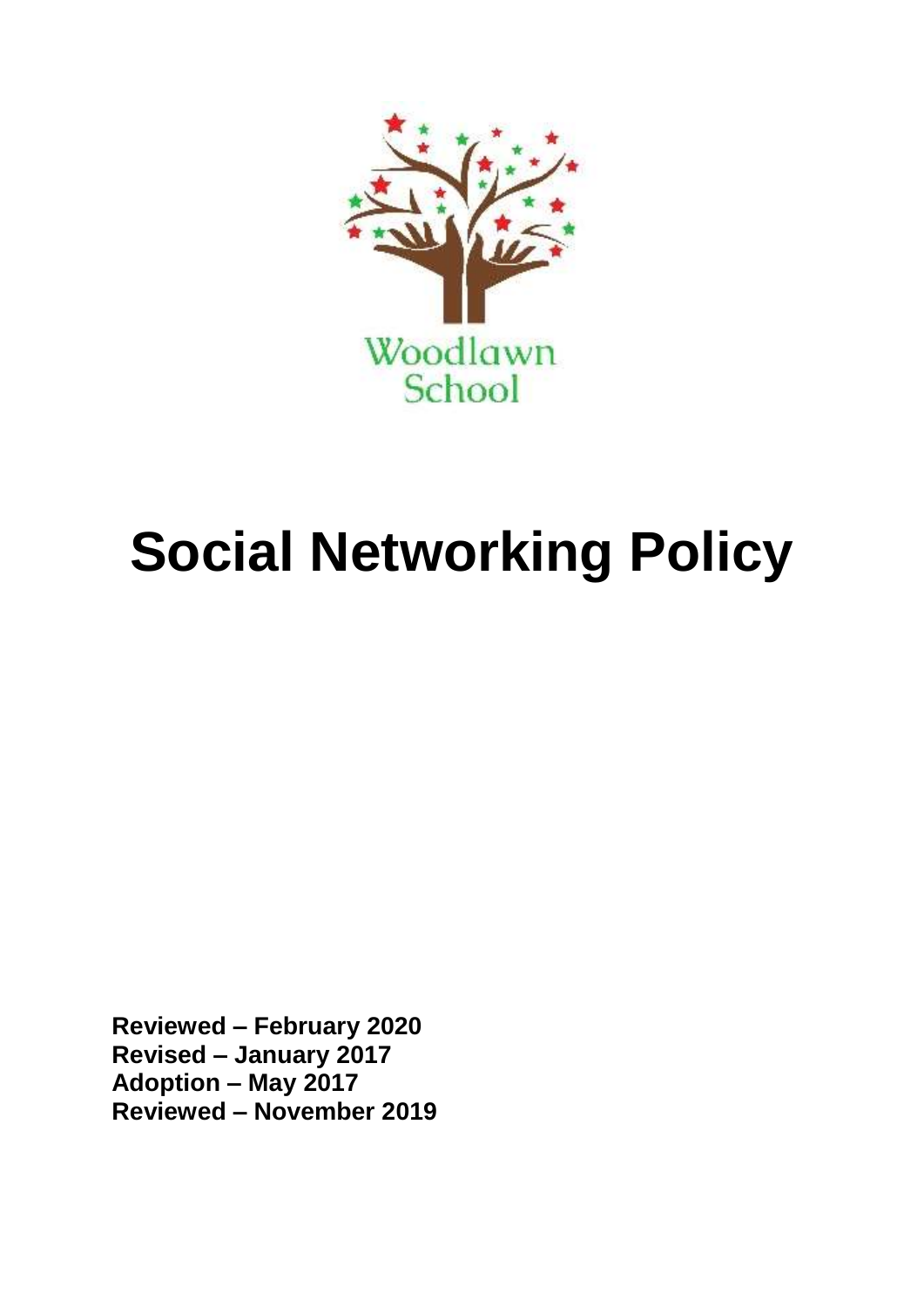This document sets out the policy of Woodlawn School on the use of social networking communication and aims to set clear expectations of professional behaviour when engaging in such activities.

#### **Introduction**

- 101 Social networking and its development have become in recent years an increasingly important feature of modern communication between individuals, as well as in terms of business and organisational communication. The expansion of such networks on the internet has transformed ways people interact and the school views this as a positive opportunity for closer communication with parents and other stakeholders within the community.
- 102 Though this technology brings with it new and exciting methods of communication, it also brings with it increasing risks relating to inappropriate usage. Therefore there are certain responsibilities, standards of behaviour and other organisational considerations which need to be considered. Participation online can result in comments being permanently available and open to being republished in other media.
- 103 It is therefore important that as a school we develop systems to safely embrace this technology when engaging with our stakeholders in the community as part of an effective communication strategy. It is therefore important that we balance activities to take into account legal requirements, the reputation of the school, our partners and ensure that any activities are within agreed principles.
- 104 This policy has therefore been developed to accompany the school's E Learning Strategy as agreed by the Governing Body. As this latter strategy concentrates on the development of social media and networking within a Teaching & Learning related environment, this specific Social Networking Policy has been adopted to offer additional clarity in relation to personal usage both within and outside of school.

## **Defining social networking**

201 For the purpose of this policy, social networking can be defined as<sup>1</sup>:

*"Web-based services that allow individuals to (1) construct a public or semi-public profile within a bounded system, (2) articulate a list of other users with whom they share a connection, and (3) view and traverse their list of connections and those made by others within the system."*

- 202 This definition is commonly used to include websites/blogs which allow people to interact with each other in some way – by sharing information, opinions, knowledge and interests. Examples evidenced by ACAS include:
	- Facebook & Instagram social networking services where users create personal profiles, add other users as friends and exchange messages and photographs.
	- Snapchat an image messaging app which allows users to share messages, videos and photo chat and messaging.

<sup>&</sup>lt;sup>1</sup> Boyd and Ellison: Journal of Computer Mediated Communication (2007)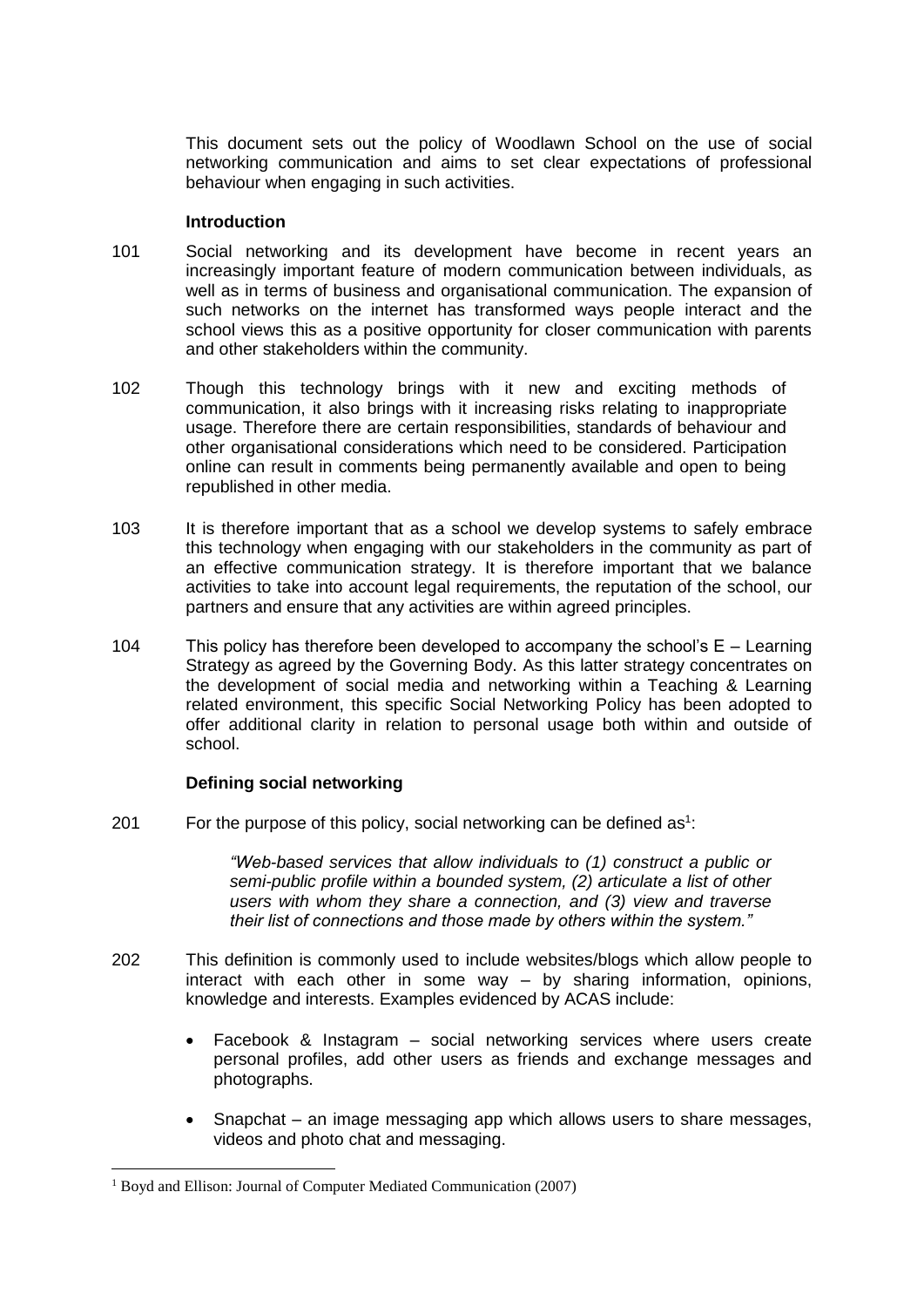- Twitter a micro-blogging service enabling its users to send and read publiclyvisible messages called tweets and subscribe to other users' tweets.
- LinkedIn a business-related social networking site mainly used for professional networking.
- 203 This list is not exhaustive and would include other web-based services such as blogs, message boards, photo document- and video-sharing websites and microblogging services.

#### **Aims & Objectives**

- 301 The purpose of this policy is to ensure that personal usage of social networking sites (even if operated on private spaces on such sites) promotes safer working practice and in doing so, minimise the risk of misplaced or malicious allegations made against workers within school. It will also act as a preventative measure in relation to workers who may consider misusing their position of trust and in doing so reduce the potential risk to the school (both legal and to its reputation) and to themselves.
- 302 In addition it will ensure clarity between information issued on behalf of the school by a worker (covered by the school E-Learning Strategy) and information released through general usage of social networking sites (both public and private spaces).

#### **Scope**

- 301 This document will be made available to all workers (as defined below) engaged in school who will then be expected to familiarise themselves with the principles covered within this policy. Where these principles are not adhered to then the school reserve the right to take appropriate action in the following manner:
	- Where they are an employee reference may be made to the school disciplinary policy and procedure to determine appropriate action.
	- Where they are an agency worker reference may be made to the agency for their withdrawal and a request made for the agency to consider its own procedures relating to conduct.
	- Where they are acting under a "contract for service" reference may be made to the obligations within the relevant contract with the school.
- 302 This document does not replace or take priority over advice relating to other policies issued around safeguarding or IT security issues (email, ICT and data protection policies). It is intended to both supplement and complement any such documents.
- 303 This policy should also be read in conjunction with the schools  $e$  strategy<sup>2</sup>, together with the following school documentation:
	- IT Security and Fair Usage Policy

<sup>&</sup>lt;sup>2</sup> Schools have been provided with documentation from the school improvement team relating to resources needed to develop a school based E-Learning Strategy. Included in these resources available to school, for a limited period, will be the availability of an external E-Learning Strategy audit by the northern grid for learning.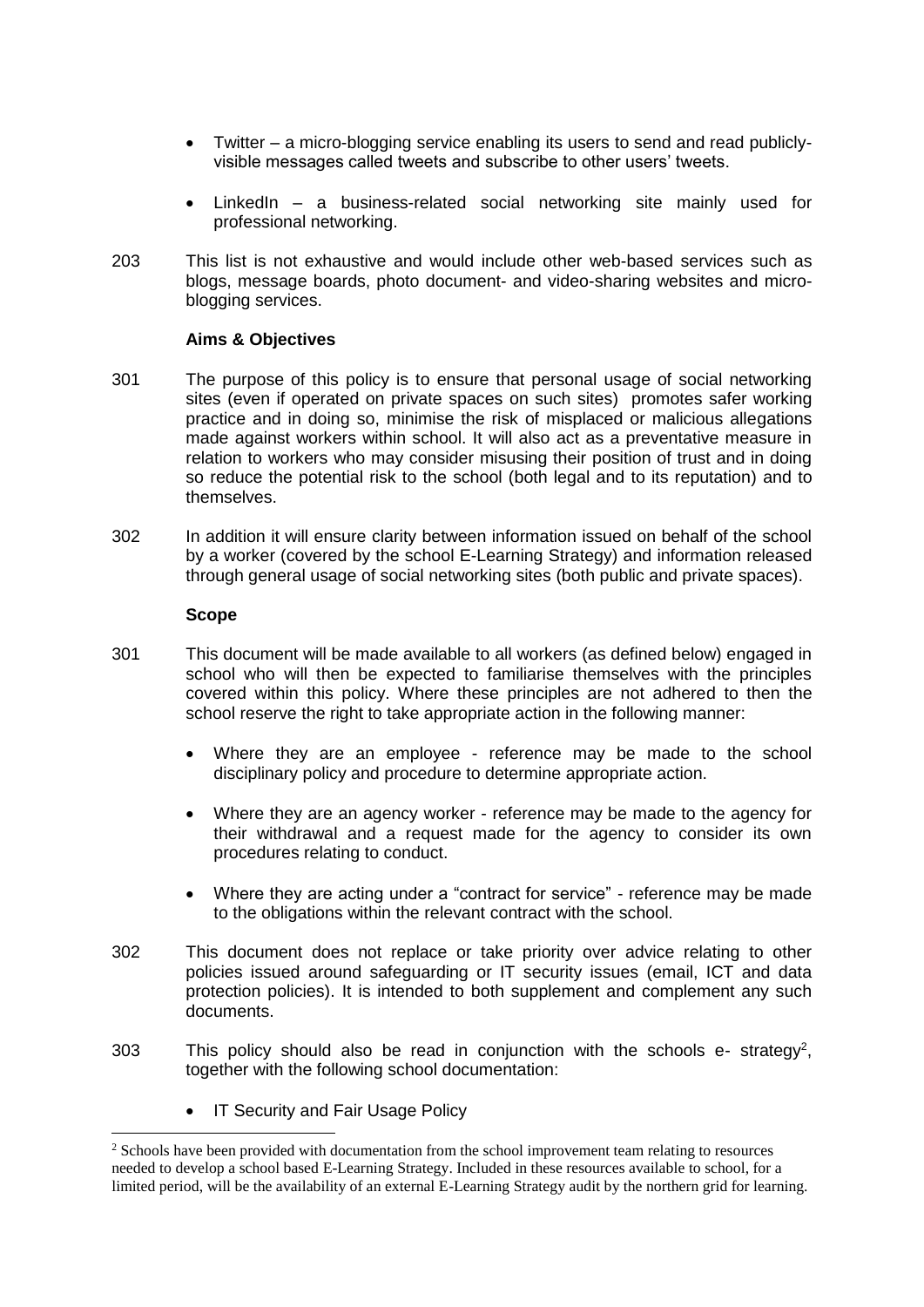- Equality Policy
- Safeguarding and Child Protection Policy Guidance
- Disciplinary Policy and Procedures
- Guidance on Cyberbullying
- Keeping Children Safe in Education Statutory Guidance
- Guidance relating to the School E-Learning Strategy
- Teacher Standards issued by the  $DFB3}$
- 304 Whilst every attempt has been made to cover a wide range of situations it is recognised that this policy cannot cover all eventualities. There may therefore be times when professional judgements are made and in such circumstances they will advise the Headteacher of the justification for any such actions. Headteachers will in turn seek advice from the School Link HR Business Partner where appropriate.

# **Responsibilities**

- 401 Managers/Headteachers should:
	- Ensure the document is communicated to workers in school, reminding them annually to familiarise themselves with its contents and links to other policies such as e-safety and child protection.
	- Ensure a system is in place for regular monitoring and where necessary investigation of potential breaches of the policy.

## 402 **Workers should:**

- Ensure they become familiar with its contents and links, together policies such as e-safety and child protection.
- Ensure use of any social media is carried out in line with this and other relevant policies.
- Ensure they raise any queries or concerns they may have over social networking use and/or interpretation of the policy with their line manager at the earliest opportunity.

## **Principles**

- 501 Though use of social networking sites not related to school-based activities does not require approval it is expected that workers covered by this policy will follow the following principles while engaged in such activities (whether engaged in public or private spaces on such sites) :
	- Where it is intended to use social networking sites for an activity on behalf of school, workers should ensure they have received written approval from a

<sup>&</sup>lt;sup>3</sup> Section 2 of these statutory standards for teachers relates to professional and personal conduct. These standards may apply to communication via social media.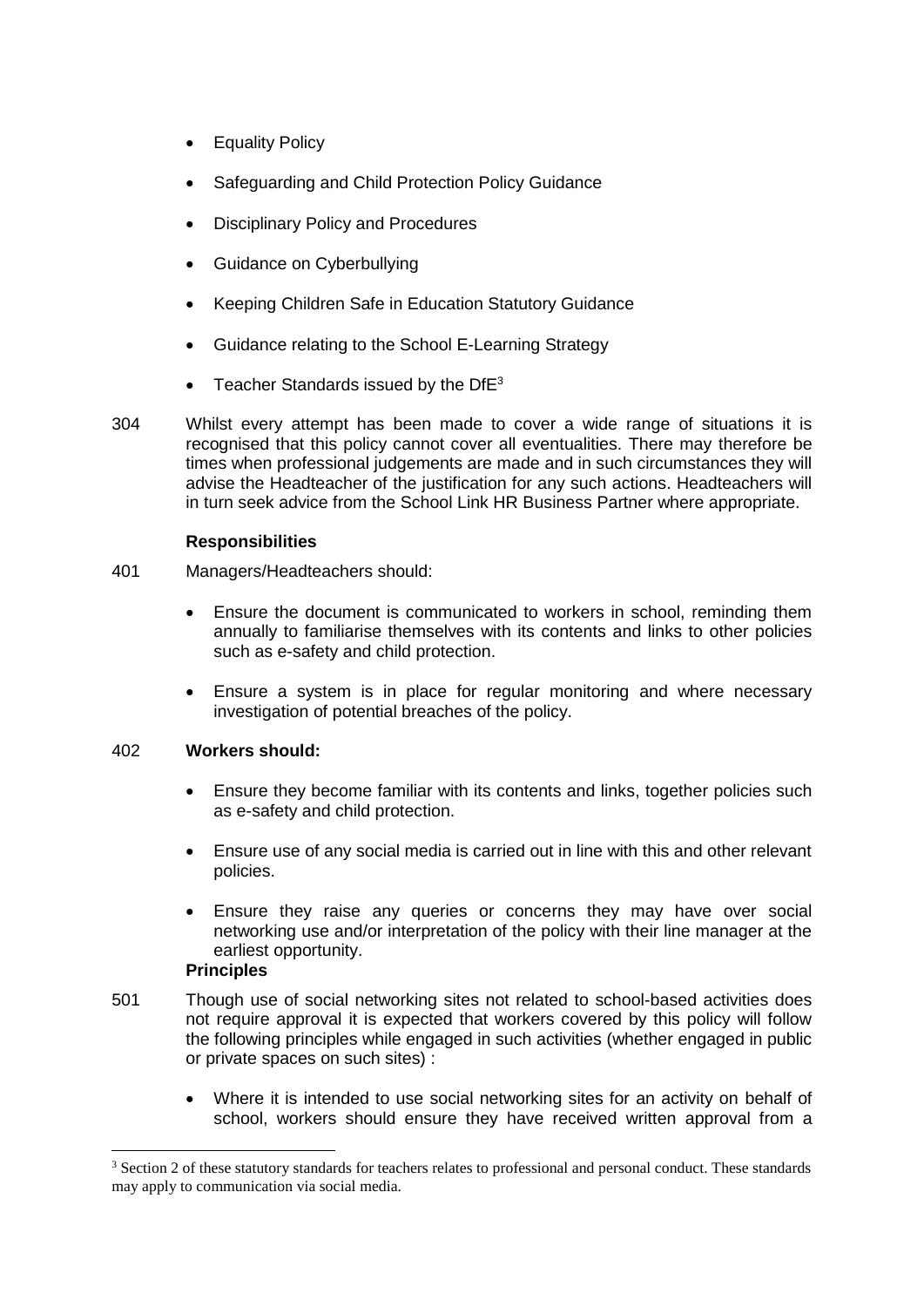member of the SLT prior to undertaking such activities.

- Communication between adults and pupils by whatever method should take place within clear and explicit professional boundaries as agreed by the school senior management team (e.g. the school based Learning Platform), conforming with the requirements of equalities legislation in such communications. Any digression from such boundaries should be reported to the line manager.
- Personal use of the internet, including access to social networking sites, will be permitted on designated school-based equipment (where available) either before or after work or during designated lunch periods. Non work-related access during work time is not permitted unless prior approval has been granted by a member of the SLT. Usage at all times must not involve any breach of copyright, or promote any financial, commercial, business, or political interests.
- All workers, particularly those new to the school setting, should review the social networking sites they participate in when joining the school, ensuring information available publicly about them is accurate and not inappropriate (e.g. photographs that may cause embarrassment to themselves and the school if they are published outside of the site).
- Confidentiality needs to be considered at all times through ensuring workers do not release any confidential information about themselves, the school, its employees, pupils, partners, or other stakeholders within the community.
- Assigning any school pupil as a 'friend' on their social networking page, or any former pupil up to the age of 18 is prohibited, and caution should be taken regarding becoming assigned as a 'friend' with children of school age on the roll of another school or ex-students especially where siblings continue to attend the school. In addition workers should never use, access, or become assigned as a "friend" of the social networking pages of pupils on the roll of the school, or former pupils under the age of  $18<sup>4</sup>$ . If in doubt please seek advice from your Headteacher.
- Workers who comment upon policies relating to school should highlight their connection to the school, making it clear that comments are their own personal views/opinions and not representative of those of the school unless such comment has received prior written approval by a member of SLT.
- When using social media sites and not engaged in school business, workers should refrain from using work based e-mail contact address (such as woodlawnschool.org.uk or ntlp.gov.uk) or the school logo unless prior written approval has been granted by the school SLT.
- When commenting, uploading or posting links within social networking sites, remarks must never be derogatory, offensive, reflect negatively on your professionalism or that of colleagues or have the potential to bring the school

<sup>&</sup>lt;sup>4</sup> Note that there may be exceptions where a member of staff is required to access pupil social network pages but written approval must be obtained prior to access from a member of the SMT e.g. investigating pupil to pupil online cyberbullying. Where there are legitimate family links with a pupil/ex pupil the worker should inform the Headteacher in writing.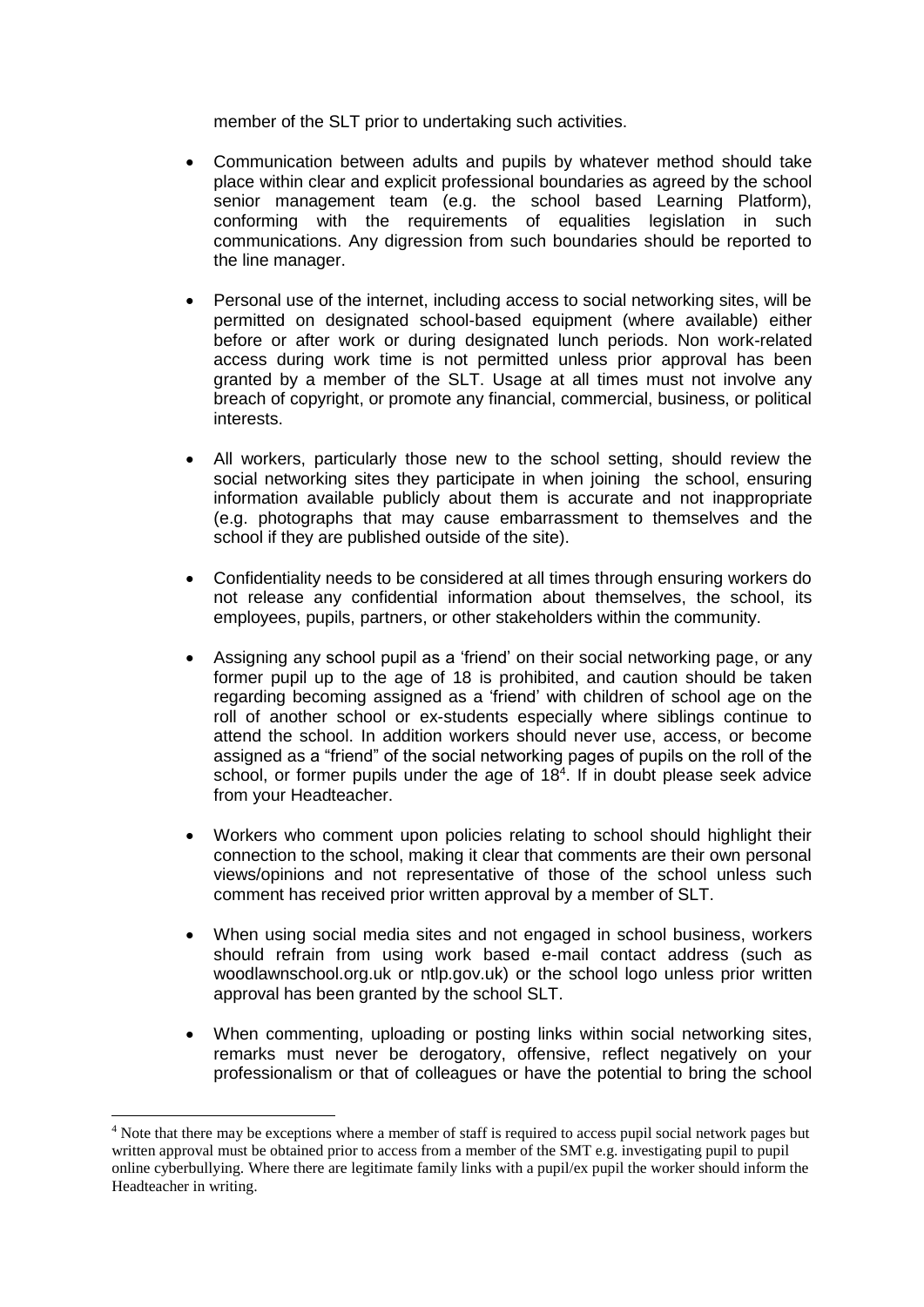into disrepute<sup>5</sup>. Where workers become aware of such remarks made by others on social media platforms they should refer these immediately to the Headteacher.

- There will be occasions when there are social contacts between pupils and staff, for example where the parent and teacher are part of the same social circle. However, these contacts will be easily recognised and should be made known to the Headteacher where there may be implications for the adult and their position within the school setting.
- All workers have a responsibility to report any unsuitable material of a safeguarding nature uncovered relating to workers activities both on public and private spaces within a social networking site to the Headteacher, who will determine the appropriate action inclusive of reporting to external agencies.
- Workers should be aware of the effect their actions may have on their image, as well as that of the school. Information that workers publish/post may be in the public domain for many years.

## 601 **Cyber Bullying**

1

The Governing Body will not accept any form of bullying or harassment of or by workers engaged by the school, inclusive of that through social media $6$ , commonly referred to as "cyber bullying". This may include:

- maliciously spreading rumours, lies or gossip
- intimidating or aggressive behaviour
- offensive or threatening comments or content
- posting comments/photos designed to cause offence e.g. deliberately mocking an individual with the intent to harass or humiliate them

Any such action will be considered a breach of this policy and may result in disciplinary action. Workers who are experiencing cyber bullying should report the matter immediately to a member of the SLT or Headteacher<sup>7</sup>.

#### **Other Breaches of Policy**

- 701 Serious breaches of this policy by school employees could amount to gross misconduct and may result in dismissal. The below list constitutes examples of serious breaches but this list is not exhaustive:
	- Breach of confidentiality/copyright
	- Behaving in a discriminatory, bullying or harassing way towards others.
	- Bringing the school or a partner agency into disrepute
	- Where a criminal offence has taken place
	- Unsuitable material that is of a safeguarding nature

<sup>5</sup> To limit risk to inadvertently releasing confidential information workers should give consideration to reviewing privacy settings within social medial networks and setting them to their highest levels to limit access and availability of information and comments.

<sup>&</sup>lt;sup>6</sup> Cyber bullying may also take place via other means of electronic communication such as email, text or instant messaging.

<sup>7</sup> Workers at any time may seek advice and support from their Trade Union/Professional association.